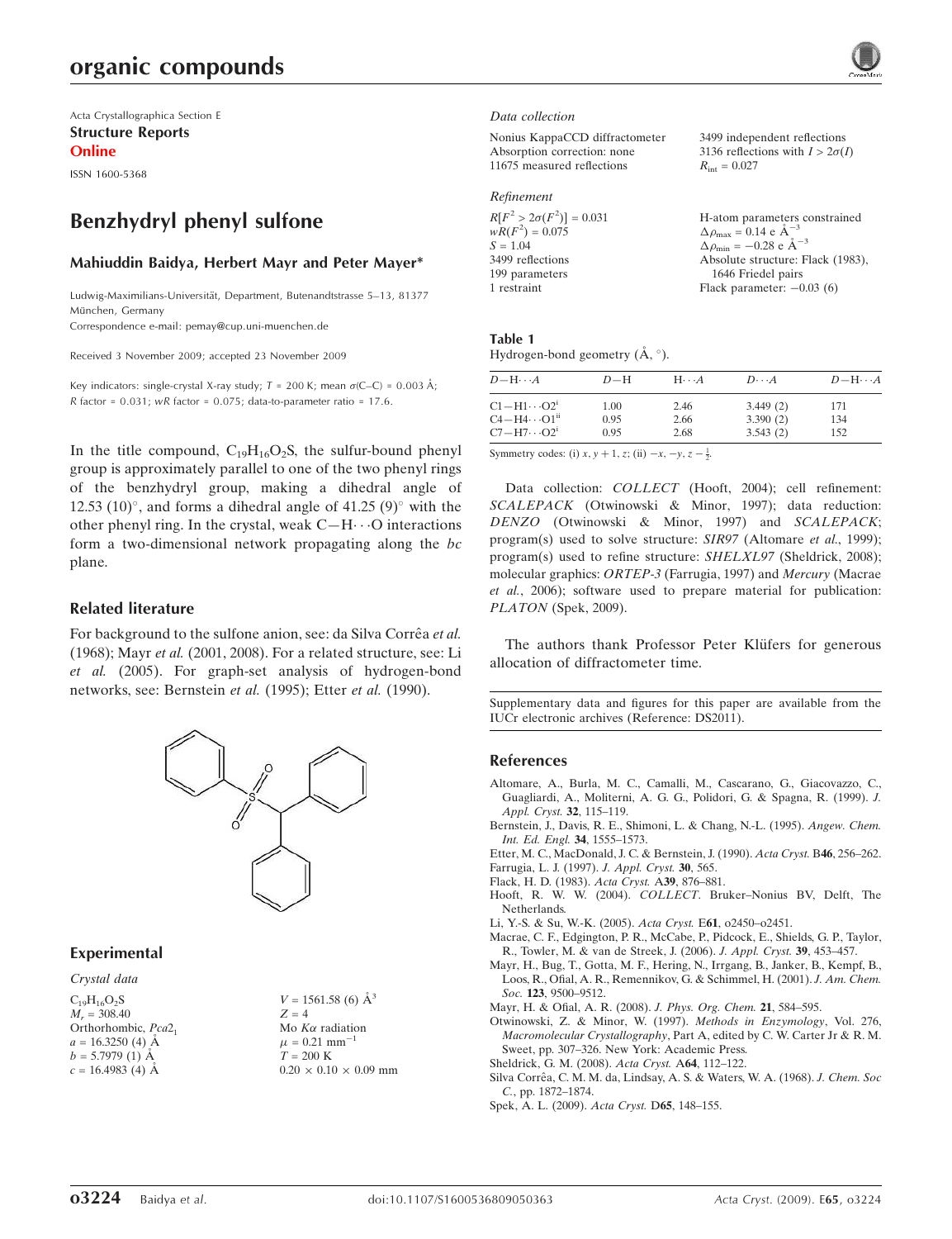# **supporting information**

*Acta Cryst.* (2009). E**65**, o3224 [doi:10.1107/S1600536809050363]

## **Benzhydryl phenyl sulfone**

## **Mahiuddin Baidya, Herbert Mayr and Peter Mayer**

#### **S1. Comment**

During our studies on the ambident reactivity of the phenylsulfinate anion we used diarylcarbenium ions  $(Ar_2CH^+)$  as reference electrophiles [Mayr *et al.* (2001, 2008)] and, hence, obtained the title compound from a reaction of sodium benzenesulfinate with benzhydryl chloride (Ph<sub>2</sub>CHCl) in dimethyl sulfoxide.

The asymmetric unit of the title compound contains one complete molecule, which is shown in Figure 1. The sulfurbound phenyl group is approximately parallel to one of the two phenyl rings of the benzhydryl group with an dihedral angle of 12.53 (10)°. The other one forms a dihedral angle of 41.25 (9)° with the phenyl group bound to the sulfur atom.

Three weak C–H···O interactions are found (Table 1) which lead to the formation of a two-dimensional network that propagates along the *bc* plane (Fig. 2). Contacts of this type have been described for a structure of a related sulfone [Li *et al.* (2005)]. In terms of graph-set analysis [Bernstein *et al.* (1995), Etter *et al.* (1990)], the descriptors on the unitary level are C<sub>1</sub><sup>1</sup>(4) for the H1…O2 interaction, C<sub>1</sub><sup>1</sup>(6) for the H7…O2 interaction, and C<sub>1</sub><sup>1</sup>(7) for the H4…O1 interaction.

#### **S2. Experimental**

Benzhydryl Phenyl Sulfone was obtained by heating a mixture of sodium benzenesulfinate (0.21 g, 1.3 mmol) and benzhydryl chloride (0.26 g, 1.3 mmol) in DMSO at 70 °C. After completion of the reaction (4 h), the reaction mixture was cooled to room temperature, diluted with water, and extracted with ethyl acetate. The organic phase was washed several times with water and dried (MgSO4). A viscous oil was obtained after evaporation of the solvent under reduced pressure that solidified on standing. After column chromatography (silica gel, isohexane/EtOAc = 9/1), benzhydryl phenyl sulfone was isolated as colorless solid (0.33 g, 82%). A small amount of the title compound was dissolved in ethyl acetate. The solvent was allowed to evaporate slowly at room temperature. After 2 days crystals had formed that were suitable for X-ray analysis. mp 189 °C (186–187 °C [da Silva Corrêa *et al.* (1968)]).

#### **S3. Refinement**

All H atoms were found in difference maps. C-bonded H atoms were positioned geometrically (C—H = 1.00 Å for aliphatic, 0.95 Å for aromatic H) and treated as riding on their parent atoms  $[U_{iso}(H) = 1.2U_{eq}(C)]$ .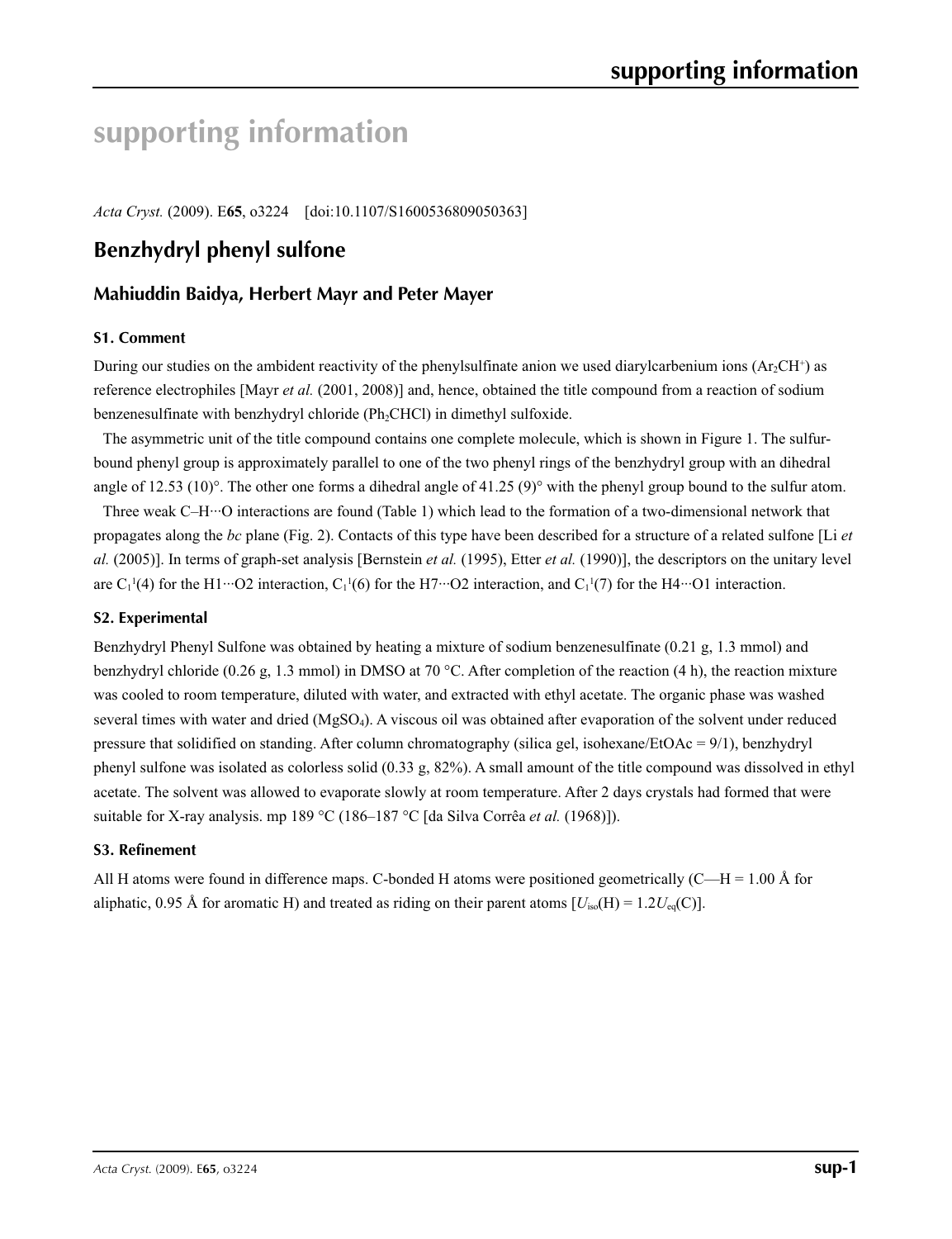

## **Figure 1**

The molecular structure of the title compound, with atom labels and anisotropic displacement ellipsoids (drawn at 50% probability level) for non-H atoms.



#### **Figure 2**

Weak intermolecular hydrogen bonds of the type C–H···O leading to a two-dimensional network that propagates along the *bc* plane (viewing direction approximately along [110]). Color scheme for dashed lines: blue: H1…O2 contacts, red: H7…O2 contacts, green: H4…O1 contacts.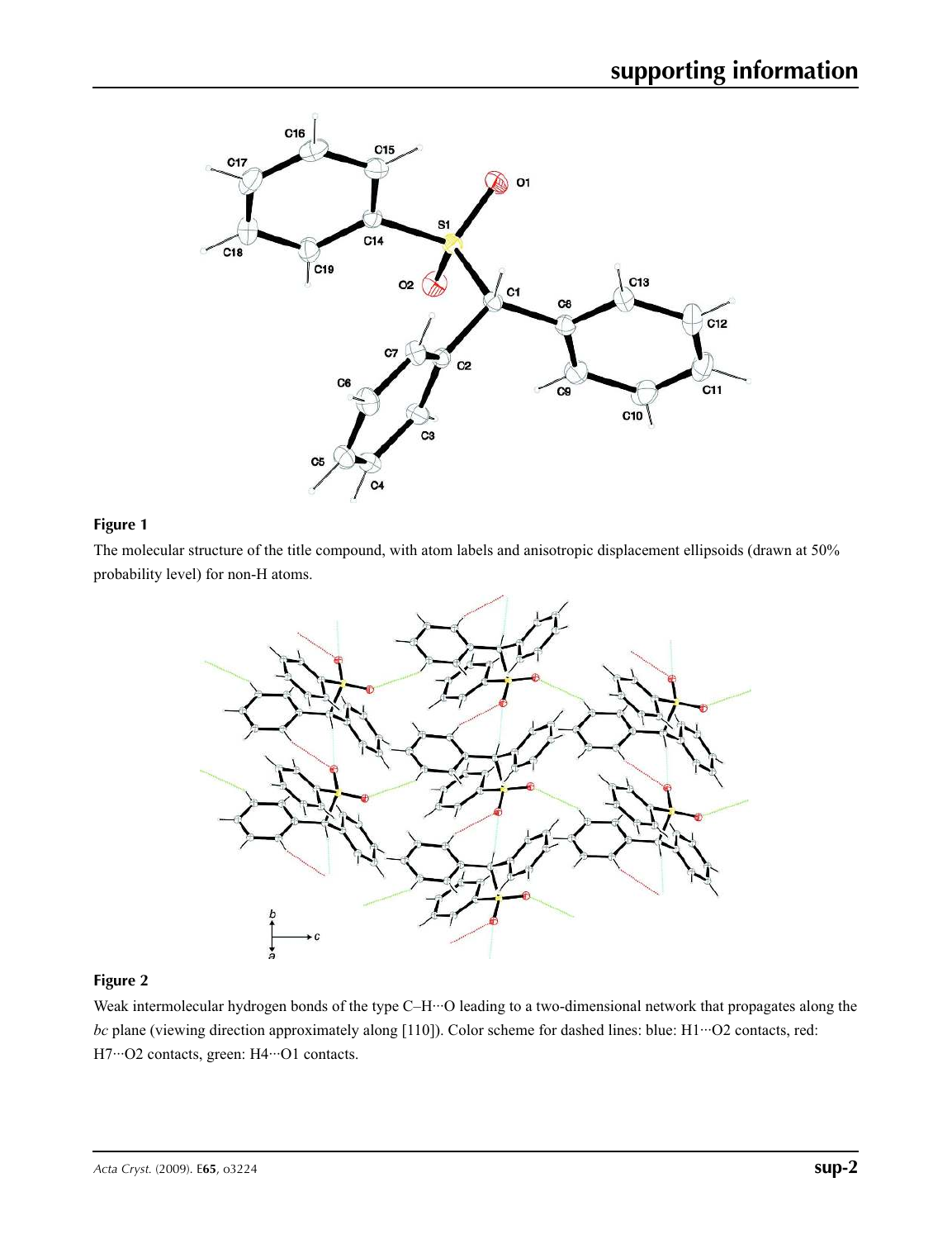#### **Benzhydryl phenyl sulfone**

#### *Crystal data*

 $C_{19}H_{16}O_2S$  $M_r = 308.40$ Orthorhombic, *Pca*2<sup>1</sup> Hall symbol: P 2c -2ac  $a = 16.3250$  (4) Å  $b = 5.7979(1)$  Å  $c = 16.4983(4)$  Å  $V = 1561.58$  (6) Å<sup>3</sup>  $Z = 4$ 

#### *Data collection*

| diffractometer<br>Radiation source: rotating anode     |
|--------------------------------------------------------|
|                                                        |
|                                                        |
| MONTEL, graded multilayered X-ray optics               |
| monochromator                                          |
| Detector resolution: 9 pixels mm <sup>-1</sup>         |
| CCD; rotation images; thick slices, $phi/\omega$ -scan |
| 11675 measured reflections                             |

#### *Refinement*

Refinement on *F* 2 Least-squares matrix: full  $R[F^2 > 2\sigma(F^2)] = 0.031$  $wR(F^2) = 0.075$  $S = 1.04$ 3499 reflections 199 parameters 1 restraint Primary atom site location: structure-invariant direct methods Secondary atom site location: difference Fourier map Hydrogen site location: inferred from neighbouring sites H-atom parameters constrained  $w = 1/[\sigma^2 (F_o^2) + (0.0396P)^2 + 0.2163P]$ where  $P = (F_o^2 + 2F_c^2)/3$  $(\Delta/\sigma)_{\text{max}}$  < 0.001  $\Delta\rho_{\text{max}} = 0.14$  e Å<sup>-3</sup>  $\Delta \rho_{\rm min} = -0.28 \text{ e } \text{\AA}^{-3}$ Absolute structure: Flack (1983), 1646 Friedel pairs Absolute structure parameter: −0.03 (6)

#### *Special details*

**Geometry**. All e.s.d.'s (except the e.s.d. in the dihedral angle between two l.s. planes) are estimated using the full covariance matrix. The cell e.s.d.'s are taken into account individually in the estimation of e.s.d.'s in distances, angles and torsion angles; correlations between e.s.d.'s in cell parameters are only used when they are defined by crystal symmetry. An approximate (isotropic) treatment of cell e.s.d.'s is used for estimating e.s.d.'s involving l.s. planes. **Refinement**. Refinement of  $F^2$  against ALL reflections. The weighted *R*-factor *wR* and goodness of fit *S* are based on  $F^2$ , conventional *R*-factors *R* are based on *F*, with *F* set to zero for negative *F*<sup>2</sup>. The threshold expression of  $F^2 > 2\sigma(F^2)$  is used only for calculating *R*-factors(gt) *etc*. and is not relevant to the choice of reflections for refinement. *R*-factors based on  $F<sup>2</sup>$  are statistically about twice as large as those based on  $F$ , and  $R$ -factors based on all data will be even larger.

*Fractional atomic coordinates and isotropic or equivalent isotropic displacement parameters (Å<sup>2</sup> )*

|                | л          |                |            | $U_{\rm iso}*/U_{\rm eq}$ |
|----------------|------------|----------------|------------|---------------------------|
| S1             | 0.06340(2) | 0.12898(6)     | 0.26302(3) | 0.02887(10)               |
| O <sub>1</sub> | 0.08669(8) | 0.1945(2)      | 0.34378(7) | 0.0408(3)                 |
| O <sub>2</sub> | 0.03981(7) | $-0.10715(19)$ | 0.24877(8) | 0.0384(3)                 |

 $F(000) = 648$  $D_x = 1.312$  (1) Mg m<sup>-3</sup> Mo *Kα* radiation, *λ* = 0.71073 Å Cell parameters from 6504 reflections  $\theta$  = 3.1–27.5°  $\mu$  = 0.21 mm<sup>-1</sup>  $T = 200 \text{ K}$ Rod, colourless  $0.20 \times 0.10 \times 0.09$  mm

3499 independent reflections 3136 reflections with  $I > 2\sigma(I)$  $R_{\text{int}} = 0.027$  $\theta_{\text{max}} = 27.5^{\circ}, \theta_{\text{min}} = 3.5^{\circ}$  $h = -21 \rightarrow 21$  $k = -7 \rightarrow 6$ *l* = −21→20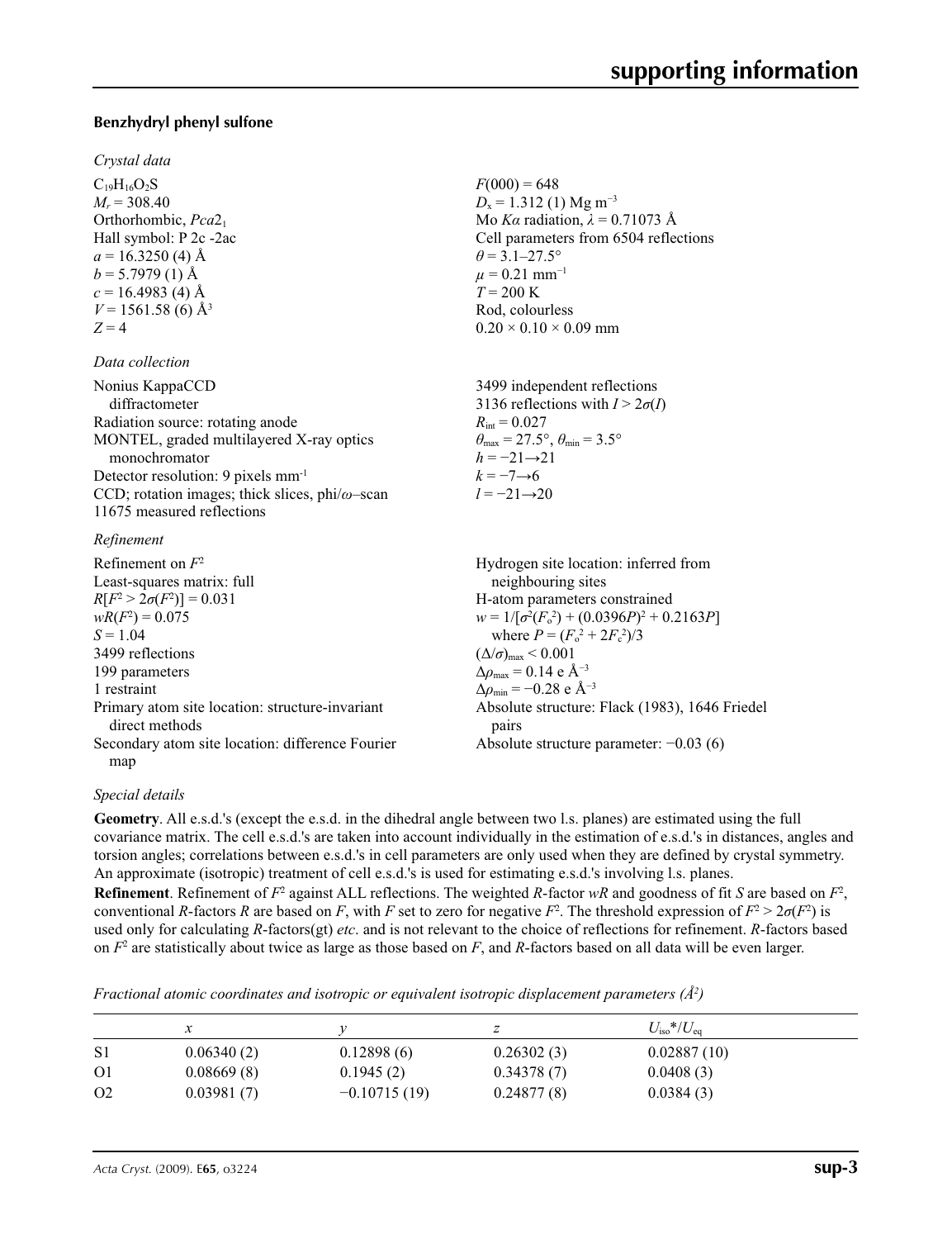| C1             | $-0.01788(10)$ | 0.3229(3) | 0.23092(10)    | 0.0276(3) |
|----------------|----------------|-----------|----------------|-----------|
| H1             | 0.0034         | 0.4820    | 0.2409         | $0.033*$  |
| C2             | $-0.03155(9)$  | 0.3073(3) | 0.14009(10)    | 0.0272(3) |
| C <sub>3</sub> | $-0.06491(11)$ | 0.1160(3) | 0.10143(11)    | 0.0347(4) |
| H <sub>3</sub> | $-0.0816$      | $-0.0139$ | 0.1324         | $0.042*$  |
| C4             | $-0.07391(11)$ | 0.1141(3) | 0.01781(12)    | 0.0405(4) |
| H <sub>4</sub> | $-0.0964$      | $-0.0180$ | $-0.0080$      | $0.049*$  |
| C <sub>5</sub> | $-0.05082(12)$ | 0.2999(4) | $-0.02807(12)$ | 0.0428(4) |
| H <sub>5</sub> | $-0.0576$      | 0.2970    | $-0.0853$      | $0.051*$  |
| C6             | $-0.01740(12)$ | 0.4927(4) | 0.00955(13)    | 0.0451(5) |
| H <sub>6</sub> | $-0.0008$      | 0.6218    | $-0.0218$      | $0.054*$  |
| C7             | $-0.00847(11)$ | 0.4955(3) | 0.09276(11)    | 0.0363(4) |
| H7             | 0.0138         | 0.6283    | 0.1182         | $0.044*$  |
| $\rm{C}8$      | $-0.09145(10)$ | 0.2969(3) | 0.28610(9)     | 0.0304(4) |
| C9             | $-0.14154(12)$ | 0.1021(3) | 0.28814(12)    | 0.0431(4) |
| H <sub>9</sub> | $-0.1290$      | $-0.0274$ | 0.2551         | $0.052*$  |
| C10            | $-0.20970(13)$ | 0.0971(4) | 0.33832(13)    | 0.0500(5) |
| H10            | $-0.2444$      | $-0.0343$ | 0.3383         | $0.060*$  |
| C11            | $-0.22748(13)$ | 0.2805(4) | 0.38811(13)    | 0.0531(5) |
| H11            | $-0.2740$      | 0.2751    | 0.4227         | $0.064*$  |
| C12            | $-0.17763(14)$ | 0.4719(4) | 0.38771(14)    | 0.0547(5) |
| H12            | $-0.1895$      | 0.5985    | 0.4223         | $0.066*$  |
| C13            | $-0.10994(12)$ | 0.4802(3) | 0.33668(11)    | 0.0406(4) |
| H13            | $-0.0760$      | 0.6133    | 0.3365         | $0.049*$  |
| C14            | 0.14411(10)    | 0.2005(3) | 0.19613(10)    | 0.0292(3) |
| C15            | 0.18653(11)    | 0.4044(3) | 0.20890(12)    | 0.0407(4) |
| H15            | 0.1739         | 0.5002    | 0.2539         | $0.049*$  |
| C16            | 0.24784(12)    | 0.4662(3) | 0.15468(14)    | 0.0479(5) |
| H16            | 0.2775         | 0.6055    | 0.1623         | $0.057*$  |
| C17            | 0.26549(12)    | 0.3259(4) | 0.09010(13)    | 0.0503(5) |
| H17            | 0.3075         | 0.3691    | 0.0532         | $0.060*$  |
| C18            | 0.22315(13)    | 0.1231(4) | 0.07798(14)    | 0.0517(5) |
| H18            | 0.2364         | 0.0267    | 0.0333         | $0.062*$  |
| C19            | 0.16122(12)    | 0.0598(3) | 0.13093(12)    | 0.0403(4) |
| H19            | 0.1311         | $-0.0782$ | 0.1224         | $0.048*$  |
|                |                |           |                |           |

*Atomic displacement parameters (Å<sup>2</sup> )*

|                | $U^{11}$    | $U^{22}$    | $U^{33}$    | $U^{12}$     | $U^{13}$       | $U^{23}$     |
|----------------|-------------|-------------|-------------|--------------|----------------|--------------|
| S <sub>1</sub> | 0.03180(18) | 0.02898(18) | 0.02584(18) | 0.00027(14)  | $-0.00044(18)$ | 0.00176(17)  |
| O <sub>1</sub> | 0.0447(7)   | 0.0530(8)   | 0.0247(6)   | 0.0025(6)    | $-0.0042(5)$   | 0.0005(5)    |
| O <sub>2</sub> | 0.0408(6)   | 0.0273(6)   | 0.0471(9)   | $-0.0006(4)$ | 0.0029(6)      | 0.0047(5)    |
| C <sub>1</sub> | 0.0315(8)   | 0.0251(8)   | 0.0263(8)   | $-0.0019(6)$ | 0.0000(7)      | $-0.0014(6)$ |
| C <sub>2</sub> | 0.0257(7)   | 0.0301(8)   | 0.0258(8)   | 0.0028(6)    | 0.0008(6)      | 0.0011(6)    |
| C <sub>3</sub> | 0.0384(9)   | 0.0357(9)   | 0.0301(9)   | $-0.0062(7)$ | $-0.0017(7)$   | $-0.0001(7)$ |
| C <sub>4</sub> | 0.0394(9)   | 0.0507(11)  | 0.0312(10)  | $-0.0053(8)$ | $-0.0032(8)$   | $-0.0060(8)$ |
| C <sub>5</sub> | 0.0423(10)  | 0.0597(12)  | 0.0262(9)   | 0.0046(9)    | $-0.0005(8)$   | 0.0006(8)    |
| C <sub>6</sub> | 0.0561(13)  | 0.0471(11)  | 0.0321(9)   | 0.0014(9)    | 0.0063(9)      | 0.0098(7)    |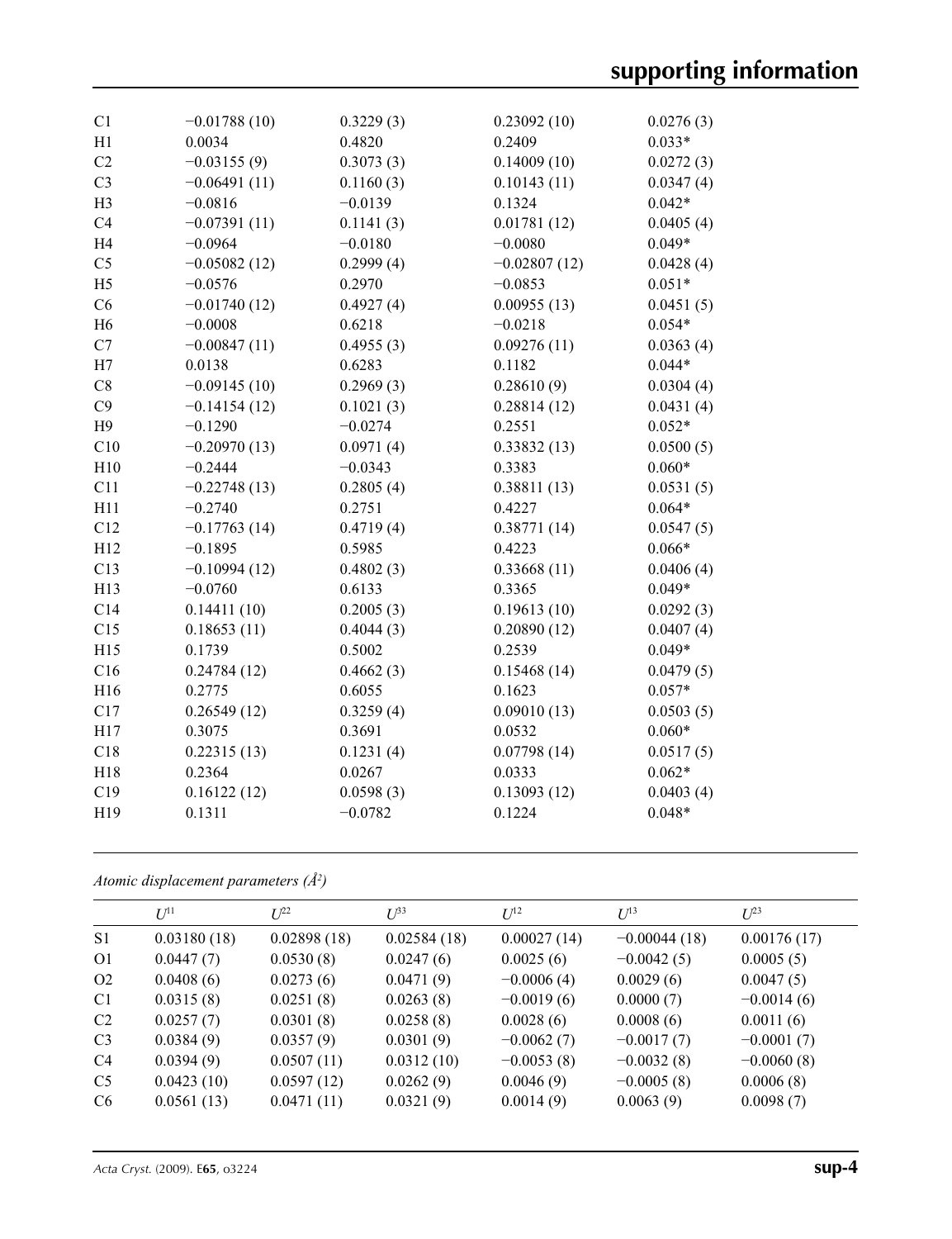| C7              | 0.0440(10) | 0.0316(9)  | 0.0334(9)  | $-0.0002(7)$ | 0.0045(7)    | 0.0013(7)     |
|-----------------|------------|------------|------------|--------------|--------------|---------------|
| C8              | 0.0327(8)  | 0.0324(8)  | 0.0261(9)  | 0.0015(6)    | $-0.0017(6)$ | 0.0028(6)     |
| C9              | 0.0433(10) | 0.0450(11) | 0.0410(11) | $-0.0093(8)$ | 0.0040(8)    | $-0.0017(8)$  |
| C10             | 0.0403(10) | 0.0638(13) | 0.0460(12) | $-0.0138(9)$ | 0.0040(9)    | 0.0146(10)    |
| C <sub>11</sub> | 0.0409(10) | 0.0738(14) | 0.0445(12) | 0.0098(10)   | 0.0133(9)    | 0.0159(11)    |
| C12             | 0.0575(13) | 0.0597(13) | 0.0470(12) | 0.0113(10)   | 0.0174(10)   | $-0.0022(10)$ |
| C13             | 0.0465(10) | 0.0412(10) | 0.0340(10) | 0.0044(8)    | 0.0048(8)    | $-0.0049(8)$  |
| C14             | 0.0270(8)  | 0.0333(8)  | 0.0273(8)  | 0.0008(6)    | $-0.0026(7)$ | 0.0016(7)     |
| C15             | 0.0384(10) | 0.0429(10) | 0.0409(11) | $-0.0064(8)$ | $-0.0044(8)$ | $-0.0039(8)$  |
| C16             | 0.0340(9)  | 0.0507(11) | 0.0589(13) | $-0.0111(9)$ | $-0.0065(9)$ | 0.0088(10)    |
| C17             | 0.0320(9)  | 0.0683(13) | 0.0505(12) | 0.0027(9)    | 0.0089(9)    | 0.0144(10)    |
| C18             | 0.0466(11) | 0.0625(13) | 0.0459(12) | 0.0048(9)    | 0.0128(10)   | $-0.0074(10)$ |
| C19             | 0.0402(9)  | 0.0394(9)  | 0.0414(11) | 0.0016(8)    | 0.0045(8)    | $-0.0056(8)$  |
|                 |            |            |            |              |              |               |

*Geometric parameters (Å, º)*

| $S1 - 01$       | 1.4366(13) | $C9 - C10$        | 1.387(3)    |
|-----------------|------------|-------------------|-------------|
| $S1 - 02$       | 1.4415(12) | $C9 - H9$         | 0.9500      |
| $S1 - C14$      | 1.7681(17) | $C10 - C11$       | 1.374(3)    |
| $S1 - C1$       | 1.8180(16) | $C10 - H10$       | 0.9500      |
| $C1 - C8$       | 1.514(2)   | $C11 - C12$       | 1.376(3)    |
| $C1 - C2$       | 1.518(2)   | $C11 - H11$       | 0.9500      |
| $Cl - H1$       | 1.0000     | $C12 - C13$       | 1.390(3)    |
| $C2-C3$         | 1.390(2)   | $C12 - H12$       | 0.9500      |
| $C2-C7$         | 1.394(2)   | $C13 - H13$       | 0.9500      |
| $C3-C4$         | 1.387(3)   | $C14 - C19$       | 1.379(2)    |
| $C3 - H3$       | 0.9500     | $C14 - C15$       | 1.386(2)    |
| $C4 - C5$       | 1.369(3)   | $C15 - C16$       | 1.389(3)    |
| $C4 - H4$       | 0.9500     | $C15 - H15$       | 0.9500      |
| $C5-C6$         | 1.390(3)   | $C16 - C17$       | 1.371(3)    |
| $C5 - H5$       | 0.9500     | $C16 - H16$       | 0.9500      |
| $C6-C7$         | 1.381(3)   | $C17 - C18$       | 1.378(3)    |
| $C6 - H6$       | 0.9500     | $C17 - H17$       | 0.9500      |
| $C7 - H7$       | 0.9500     | $C18 - C19$       | 1.386(3)    |
| $C8 - C13$      | 1.385(2)   | $C18 - H18$       | 0.9500      |
| $C8-C9$         | 1.395(3)   | $C19 - H19$       | 0.9500      |
| $O1 - S1 - O2$  | 118.23(7)  | $C10-C9-C8$       | 120.08(19)  |
| $O1 - S1 - C14$ | 108.64(8)  | $C10-C9-H9$       | 120.0       |
| $O2 - S1 - C14$ | 108.67(8)  | $C8-C9-H9$        | 120.0       |
| $O1 - S1 - C1$  | 107.45(8)  | $C11 - C10 - C9$  | 120.67(19)  |
| $O2 - S1 - C1$  | 110.16(7)  | $C11 - C10 - H10$ | 119.7       |
| $C14 - S1 - C1$ | 102.53(8)  | $C9 - C10 - H10$  | 119.7       |
| $C8-C1-C2$      | 118.10(14) | $C10-C11-C12$     | 119.74 (19) |
| $C8 - C1 - S1$  | 110.02(11) | $C10-C11-H11$     | 120.1       |
| $C2 - C1 - S1$  | 110.99(11) | $C12 - C11 - H11$ | 120.1       |
| $C8-C1-H1$      | 105.6      | $C11 - C12 - C13$ | 120.05(19)  |
| $C2-C1-H1$      | 105.6      | $C11 - C12 - H12$ | 120.0       |
|                 |            |                   |             |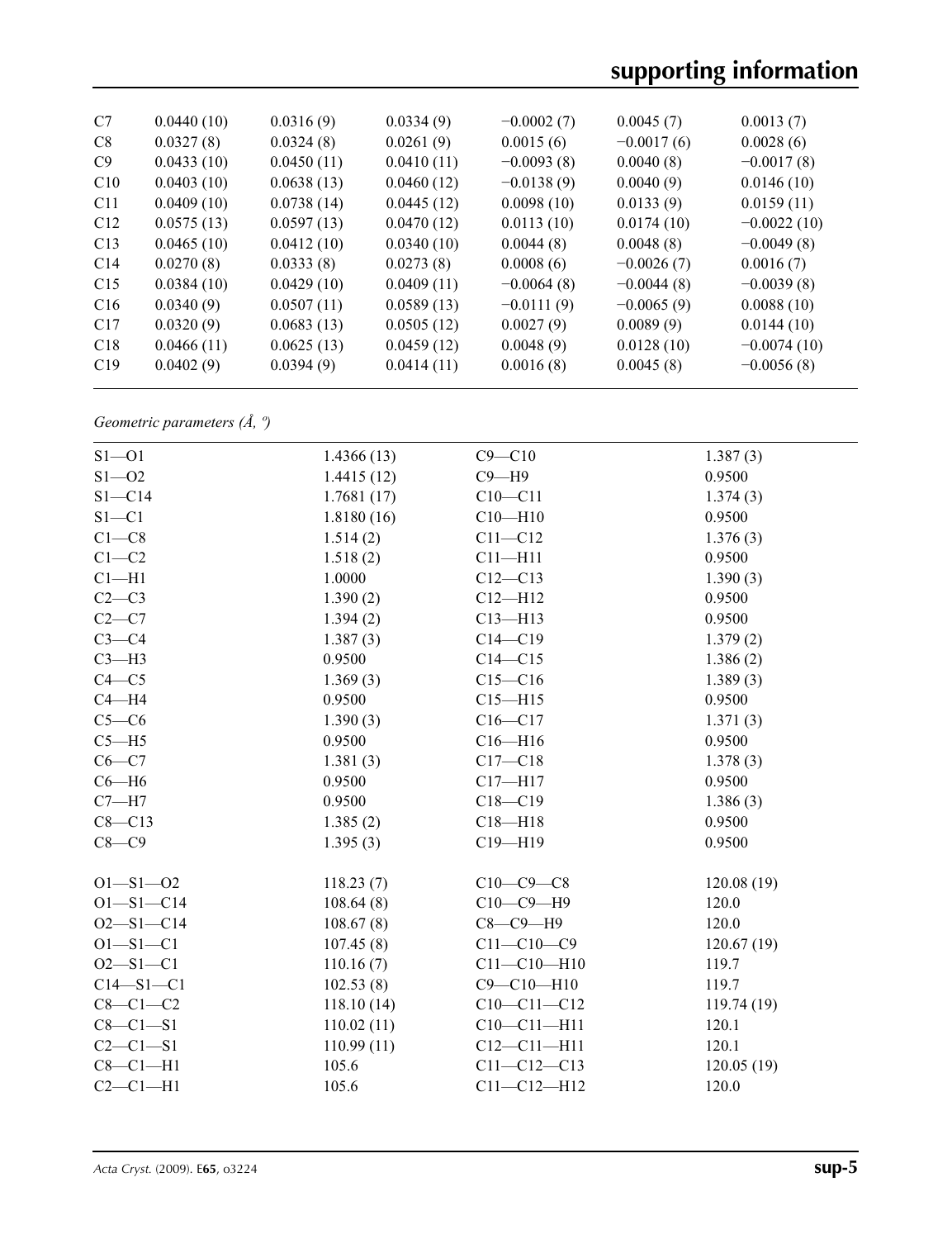| $S1 - C1 - H1$       | 105.6         | $C13 - C12 - H12$      | 120.0         |
|----------------------|---------------|------------------------|---------------|
| $C3-C2-C7$           | 118.25(15)    | $C8 - C13 - C12$       | 120.79(18)    |
| $C3-C2-C1$           | 123.92(15)    | $C8 - C13 - H13$       | 119.6         |
| $C7-C2-C1$           | 117.83(14)    | $C12-C13-H13$          | 119.6         |
| $C4-C3-C2$           | 120.27(16)    | $C19 - C14 - C15$      | 121.46(17)    |
| $C4-C3-H3$           | 119.9         | $C19 - C14 - S1$       | 119.94(13)    |
| $C2-C3-H3$           | 119.9         | $C15 - C14 - S1$       | 118.53(13)    |
| $C5-C4-C3$           | 120.94(18)    | $C14 - C15 - C16$      | 118.82(18)    |
| $C5-C4-H4$           | 119.5         | $C14 - C15 - H15$      | 120.6         |
| $C3-C4-H4$           | 119.5         | $C16-C15-H15$          | 120.6         |
| $C4-C5-C6$           | 119.59(18)    | $C17-C16-C15$          | 119.91 (18)   |
| $C4-C5-H5$           | 120.2         | $C17 - C16 - H16$      | 120.0         |
| $C6-C5-H5$           | 120.2         | $C15-C16-H16$          | 120.0         |
| $C7-C6-C5$           | 119.67(18)    | $C16-C17-C18$          | 120.89(19)    |
| $C7-C6-H6$           | 120.2         | $C16-C17-H17$          | 119.6         |
| $C5-C6-H6$           | 120.2         | C18-C17-H17            | 119.6         |
| $C6-C7-C2$           | 121.27(17)    | $C17 - C18 - C19$      | 120.03(19)    |
| $C6-C7-H7$           | 119.4         | $C17 - C18 - H18$      | 120.0         |
| $C2-C7-H7$           | 119.4         | $C19 - C18 - H18$      | 120.0         |
| $C13-C8-C9$          | 118.64(17)    | $C14 - C19 - C18$      | 118.88 (18)   |
| $C13-C8-C1$          | 117.33(15)    | $C14 - C19 - H19$      | 120.6         |
| $C9 - C8 - C1$       | 124.03(15)    | C18-C19-H19            | 120.6         |
|                      |               |                        |               |
| $O1 - S1 - C1 - C8$  | $-61.76(13)$  | $C13-C8-C9-C10$        | 1.9(3)        |
| $O2 - S1 - C1 - C8$  | 68.31 (13)    | $C1 - C8 - C9 - C10$   | $-177.35(17)$ |
|                      |               |                        |               |
| $C14 - S1 - C1 - C8$ | $-176.16(11)$ | $C8-C9-C10-C11$        | $-1.8(3)$     |
| $O1 - S1 - C1 - C2$  | 165.65(11)    | $C9 - C10 - C11 - C12$ | 0.6(3)        |
| $O2 - S1 - C1 - C2$  | $-64.28(13)$  | $C10-C11-C12-C13$      | 0.5(3)        |
| $C14 - S1 - C1 - C2$ | 51.25(12)     | $C9 - C8 - C13 - C12$  | $-0.9(3)$     |
| $C8 - C1 - C2 - C3$  | $-59.0(2)$    | $C1 - C8 - C13 - C12$  | 178.46 (18)   |
| $S1 - C1 - C2 - C3$  | 69.33 (18)    | $C11 - C12 - C13 - C8$ | $-0.3(3)$     |
| $C8-C1-C2-C7$        | 121.61(17)    | $O1 - S1 - C14 - C19$  | 144.32 (14)   |
| $S1 - C1 - C2 - C7$  | $-110.03(15)$ | $O2 - S1 - C14 - C19$  | 14.45(16)     |
| $C7 - C2 - C3 - C4$  | 0.6(3)        | $C1 - S1 - C14 - C19$  | $-102.16(15)$ |
| $C1 - C2 - C3 - C4$  | $-178.76(17)$ | $O1 - S1 - C14 - C15$  | $-38.52(16)$  |
| $C2 - C3 - C4 - C5$  | $-0.5(3)$     | $O2 - S1 - C14 - C15$  | $-168.39(13)$ |
| $C3 - C4 - C5 - C6$  | 0.4(3)        | $C1 - S1 - C14 - C15$  | 75.01 (15)    |
| $C4 - C5 - C6 - C7$  | $-0.5(3)$     | $C19-C14-C15-C16$      | $-0.3(3)$     |
| $C5-C6-C7-C2$        | 0.7(3)        | $S1 - C14 - C15 - C16$ | $-177.45(15)$ |
| $C3 - C2 - C7 - C6$  | $-0.7(3)$     | $C14-C15-C16-C17$      | $-0.2(3)$     |
| $C1 - C2 - C7 - C6$  | 178.68(17)    | $C15-C16-C17-C18$      | 0.0(3)        |
| $C2 - C1 - C8 - C13$ | $-120.05(16)$ | $C16-C17-C18-C19$      | 0.7(3)        |
| $S1 - C1 - C8 - C13$ | 111.14(15)    | $C15-C14-C19-C18$      | 1.0(3)        |
| $C2 - C1 - C8 - C9$  | 59.2(2)       | $S1 - C14 - C19 - C18$ | 178.09(15)    |
| $S1 - C1 - C8 - C9$  | $-69.59(19)$  | $C17-C18-C19-C14$      | $-1.2(3)$     |